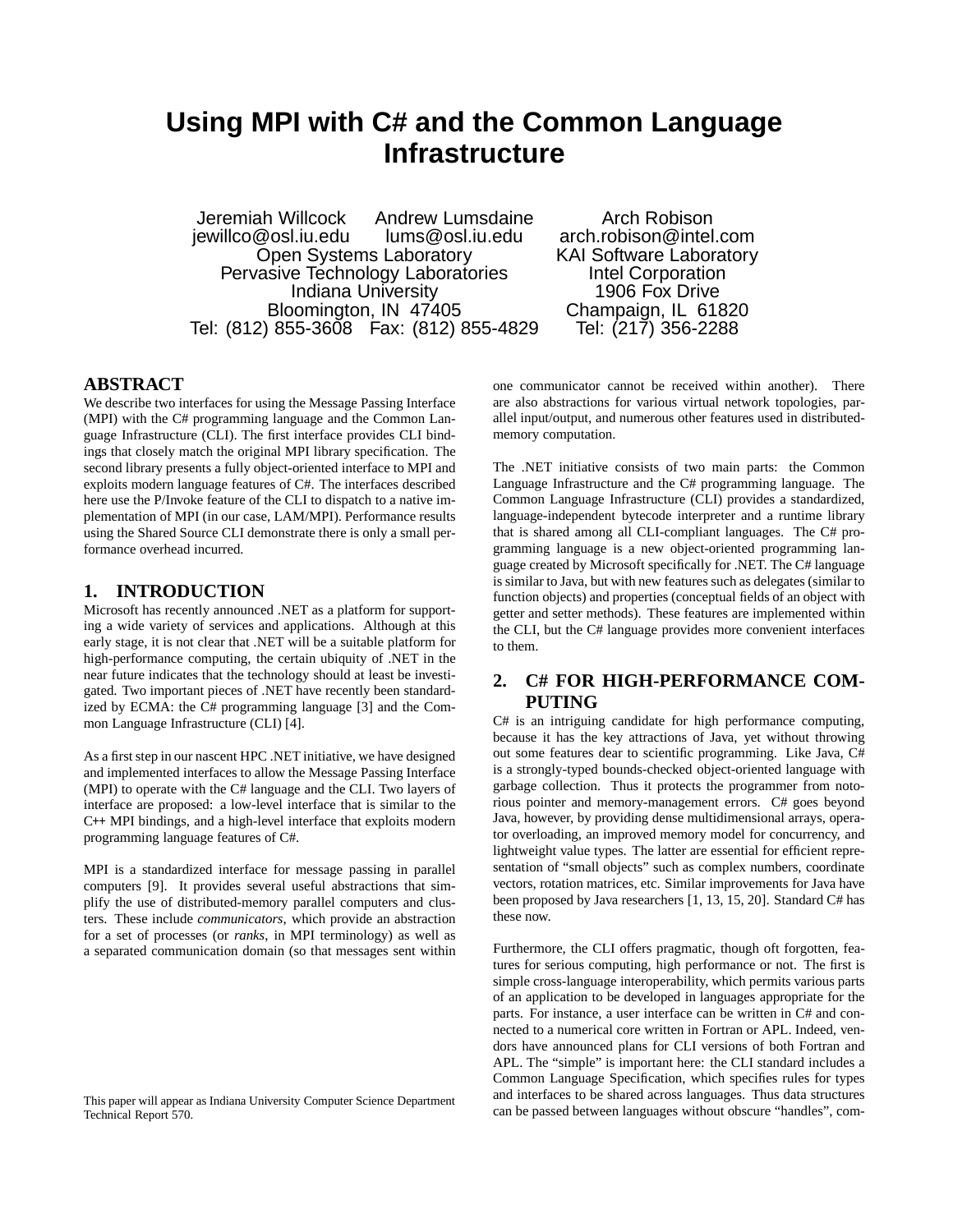plicated marshalling, or arcane name mangling.

The second critical feature is simple reuse of existing legacy data structures and routines. For legacy data structures, the key features are support for raw pointers ("unmanaged pointers" in CLI parlance) and optional control over structure layout. For legacy routines, the key features are the ability to make direct calls to such routines, and the ability to specify marshalling attributes for such calls.

Thus, C# and CLI have promise as a platform for practical objectoriented high performance computing, by allowing multilanguage development of new efficient type-safe garbage collected code with a simple bridge to legacy code. The chief drawback, currently shared by Java, is the lack of parametric polymorphism. Kennedy and Syme have recently proposed an approach for incorporating parametric polymorphism into the CLI [8].

# **3. INTERFACING .NET TO THE C MPI IN-TERFACE**

The .NET programming environment and the C# language provide direct interfaces to existing libraries written in C and C++. These interfaces allow a native function to be imported as a method in a C# program. The .NET environment automatically generates code to convert parameters between .NET formats and the platform's native data representations. This part of .NET is named P/Invoke.

Creating an interface to a native function involves exporting the function from a shared library and writing a prototype for the function in C#. Assuming that the function is already exported from a shared library, each parameter must be examined to determine its .NET equivalent. Numbers map easily between languages, but pointer-based structures are more difficult to convert. One option, used in the interface to MPI, is to use pointer-sized integers (the IntPtr type). This requires the user to explicitly fix the object to be passed in one location and get its address. Another similar option is to use a pointer type in C#. However, this method requires users calling the native function to write "unsafe" C# code (explained later), and the user must still pin the pointer-based data structure during the native call. A last option is to use the MarshalAs attribute on the parameter, which passes the location of the object directly without any user intervention. This option is the simplest, but it does not guarantee that the object will not be moved after the call completes. It also requires the object to be copied to a separate buffer in some cases, which may lead to performance problems. Thus, the .NET interface to MPI requires explicit user pinning and unpinning of data structures. However, the high-level interface to MPI makes this process automatic.

As an example, a simple native function interface is given in Figure 1. This code provides a static method (named MyClass. MyFunction) that interfaces to a native function named myfunc (from the library mylib.so). The native function is required to accept one integer parameter and return an integer result, and the newly-created method will have the same interface.

However, most MPI functions are not as simple as the example given here. In particular, MPI functions use data buffers that are represented in C as values of type void \*. There is a keyword unsafe in C# that allows raw pointers to be used directly within its scope, but a special compiler setting must be used to allow this. In addition, any user code using pointers must also be compiled in unsafe mode. However, there is a class in the standard library that

```
public class MyClass {
  [DllImport("mylib.so", EntryPoint="myfunc")]
 public static extern int MyFunction(int arg);
}
```
#### **Figure 1: Basic P/Invoke example**

```
// ... Declare and set value of some object
// obj (of any C# reference type)
GCHandle handle = GCHandle.Alloc(obj,
                    GCHandleType.Pinned);
IntPtr ptr = handle.AddrOfPinnedObject();
// Use value of ptr in native methods
handle.Free();
```
#### **Figure 2: GCHandle object pinning example**

allows access to a pointer to an object in safe mode. Objects in .NET can be moved arbitrarily by the garbage collector, and this must be prevented when they are in use by MPI functions. To solve these two problems, the GCHandle class from the Common Language Runtime is used. One use of this class is to keep an object's memory location fixed, as well as to obtain this location using only safe C# code. This method of obtaining object locations also allows the object to be fixed in a memory location (or "pinned") for any length of time, unlike the fixed keyword used to find object locations in unsafe code. An example use of the GCHandle class is shown in Figure 2.

In the .NET interface to MPI, the low-level bindings require the user to explicitly pin and unpin the data buffers for MPI to use, and thus all buffers are of C# type IntPtr (pointer-sized integer). The high-level bindings, on the other hand, automatically pin and unpin data buffers as needed. This is usually straightforward, but some request types (such as nonblocking and persistent requests) have more complicated functionality. The C# classes for MPI requests must store the data buffer in use, and ensure that it is unpinned when the request is completed.

Another, more MPI-specific, problem is that MPI implementations are only required to be source-compatible. That is, a program compiled with one MPI implementation is not likely to work when linked with a different implementation. In particular, MPI data types and constants are defined in C header files, and differ between implementations. Unlike C++, C# is not able to directly import these header files. There are several solutions used for these problems. MPI constants are represented as functions in a C library, each of which returns the value of a particular constant. These functions are called once each at program startup and their results are cached in C# variables. MPI opaque data types (which are required by the MPI standard to be either integers or pointers) are currently handled using a source file that is customized for each MPI implementation. These are then used as input to the code generator that creates the low-level bindings, and inserted at the top of each file of the high-level bindings (which are otherwise hand-written). The one transparent MPI data type (MPI Status) is handled by creating functions in C to create and delete objects of this type, and to access this structure's members. A wrapper written in C# then provides an interface that looks more like a normal C# class.

Otherwise, interfacing the .NET environment to MPI is fairly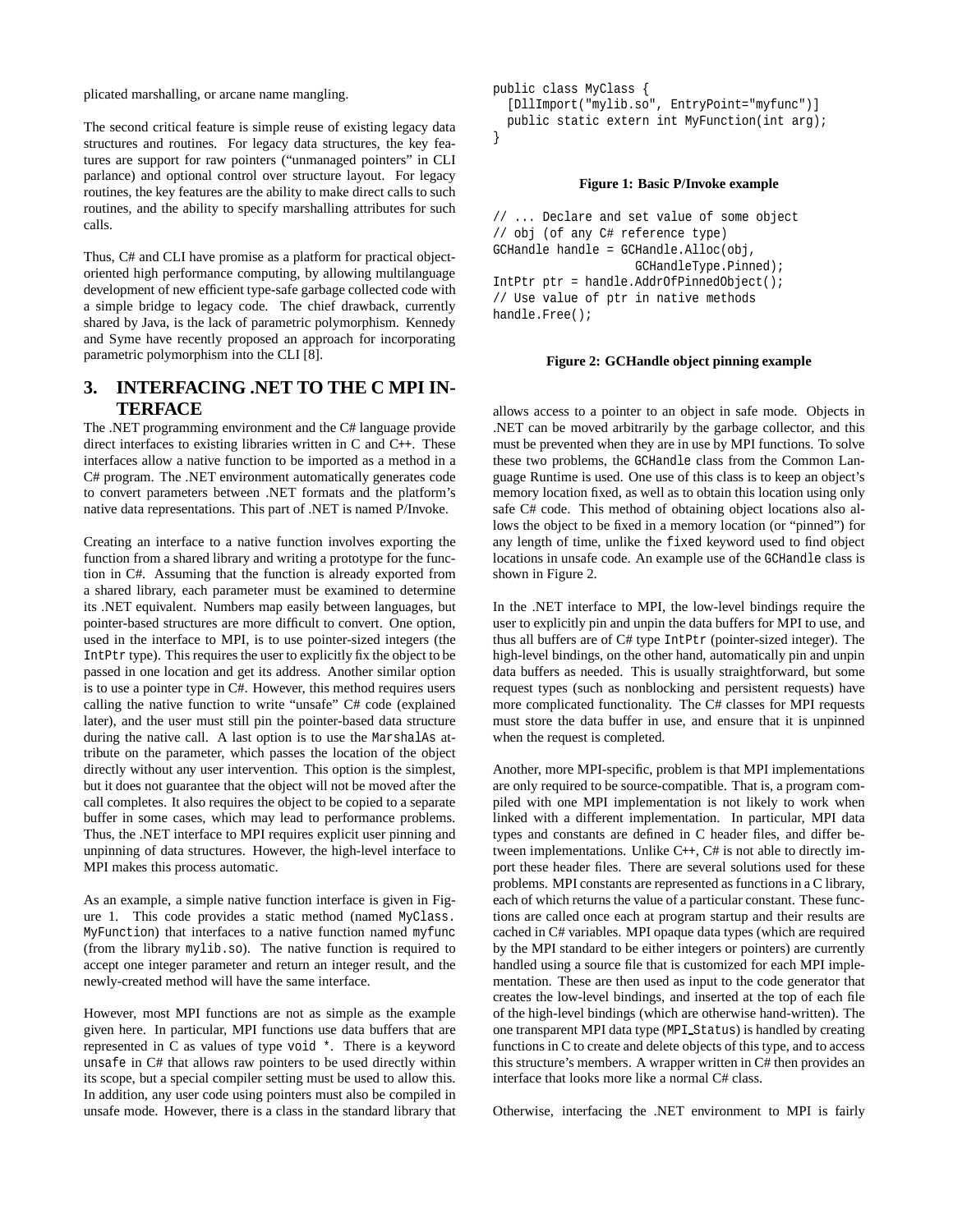straightforward. Most functions take only relatively simple parameters (either integers, data buffer pointers, or MPI-defined data types). Thus, most of the native interfaces can be easily created by a code generator. This generator is described later in this paper.

# **4. LIBRARY DESIGN**

The design of the C# bindings to MPI has two layers: a low-level interface based on the C++ bindings in MPI-2 [10] (which we call the CLI bindings), and a high-level interface based on the OOMPI library [17] (which we call MPI.NET). The high-level interface and low-level interface are both implemented using an internal set of bindings that are designed to exactly match the C MPI bindings. The low-level interface tries to follow the MPI C++ bindings, even when those bindings conflict with common C# conventions (such as in the names of constants). On the other hand, the high-level interface tries to follow C# naming conventions, even though it also attempts to allow an easy transition for programmers who already know the C or C++ MPI bindings or the OOMPI library.

# **4.1 CLI (low-level) bindings**

The low-level C# bindings to MPI attempt to follow the existing C++ bindings given in the MPI-2 specification [10]. At the top level, there is one class, named MPI. This class is not instantiable, and all of its methods are marked as static. In the C++ MPI bindings, this grouping of classes, functions, and constants is implemented as a namespace, but C# namespaces can only contain classes and other namespaces. Thus, all of the MPI constants, functions, and classes are contained in a class instead. The low-level C# bindings try to follow MPI naming conventions whenever possible, even when they conflict with the preferred naming conventions for C#. This interface also requires explicit indications of the length and MPI data type of the data being sent or received, as the C++ bindings require. Buffers used for data in the low-level C# bindings need to be pinned explicitly by the user, and a pointer (represented as an integer) to the start of the data buffer is passed to the MPI bindings. Currently, there is only one top-level class (for the non-profiling interface), but a second top-level class (named PMPI) is planned to contain the profiling interface to MPI.

The implementation of this set of MPI bindings is fairly straightforward. Similar to the Notre Dame implementation of the C++ bindings [18], each object just contains the underlying C representation of the MPI object. For instance, the MPI.Datatype class contains an instance of the C MPI Datatype type. There is one major difference, though, between the C++ bindings and the low-level C# bindings: exceptions in C++ are thrown by a custom error handler installed by the  $C_{++}$  bindings, but in  $C_{++}$  they are thrown by an explicit check around each MPI function. This approach requires each error-handler object to record whether it is the special ERRORS - THROW EXCEPTIONS handler, and for better performance each object that may have an error handler attached records whether its current error handler is required to throw an exception. Each MPI call is then wrapped in code that checks its return value and throws an exception if the appropriate flag is set and the MPI function was unsuccessful. The exception-throwing error handler, when installed, sets the underlying MPI implementation to return an error code on failure so that the exception mechanism will work correctly. This implementation may be slightly slower than throwing an exception through the underlying MPI implementation, but is simpler and not dependent on features of the underlying C compiler (allowing exceptions to be thrown through C programs).

```
class LowlevelRoundRobin {
  public static int Main(string[] args) {
    MPI.Init();
    MPI.Comm cw = MPI.COMM_WORLD;
    uint rank = cw.Get rank();
    uint size = cw.Get size();
    uint messageLength = 10;
    Console.WriteLine("Hello, I am {0} of {1}",
      rank, size);
    double[] data = new double[messageLength];
    GCHandle dataHandle = GCHandle.Alloc(data,
      GCHandleType.Pinned);
    IntPtr dataPtr =
      dataHandle.AddrOfPinnedObject();
    if (rank == 0)for (int i = 0; i < messageLength; ++i)
        data[i] = i;if (rank == 0)cw.Send(dataPtr, messageLength, MPI.
              DOUBLE, (rank+1) % size, 100);
    cw.Recv(dataPtr, messageLength, MPI.
            DOUBLE, (rank+size-1) % size,
            100, MPI.STATUS_IGNORE);
    if (rank != 0)cw.Send(dataPtr, messageLength, MPI.
              DOUBLE, (rank+1) % size, 100);
    dataHandle.Free();
    MPI.Finalize();
    return 0;
  }
```
**Figure 3: CLI bindings C# example program**

}

Another feature of MPI that causes implementation issues in an object-oriented binding is that some functions accept parameters that are arrays of MPI data types. In the object-oriented wrapper layer, these arrays are arrays of objects, which are different from the arrays of underlying data types that the MPI implementation requires. In these cases, the arrays are copied into buffers of the correct type (on input and/or output as necessary). This is the same technique that is used by the Notre Dame C++ bindings for MPI. Buffers of MPI.Status objects are more difficult to handle (since this type is a structure, not just an integer or pointer), but is handled similarly. A new array of C MPI Status objects is created, and the information from the C# objects is copied in and out of the C array as needed. This copying of data arrays causes the correct behavior, but can lead to performance problems in some cases. This is one reason that MPI.NET is built atop a set of C-level bindings, rather than atop the lower-level C# object-oriented layer.

As an example of the use of the low-level C# bindings, a simple "Hello, world" and round-robin program is shown in Figure 3.

The CLI bindings were created using a code generator. This generator converted a list of MPI functions into both native interfaces for the C functions and into object-oriented wrappers that are based on the MPI C++ bindings. The list of functions contained the C binding information as well as extra information about the C++ class interface: the class (if any) of which each function is a member, whether each function is static or not, and whether any output parameters of each function become return values (rather than out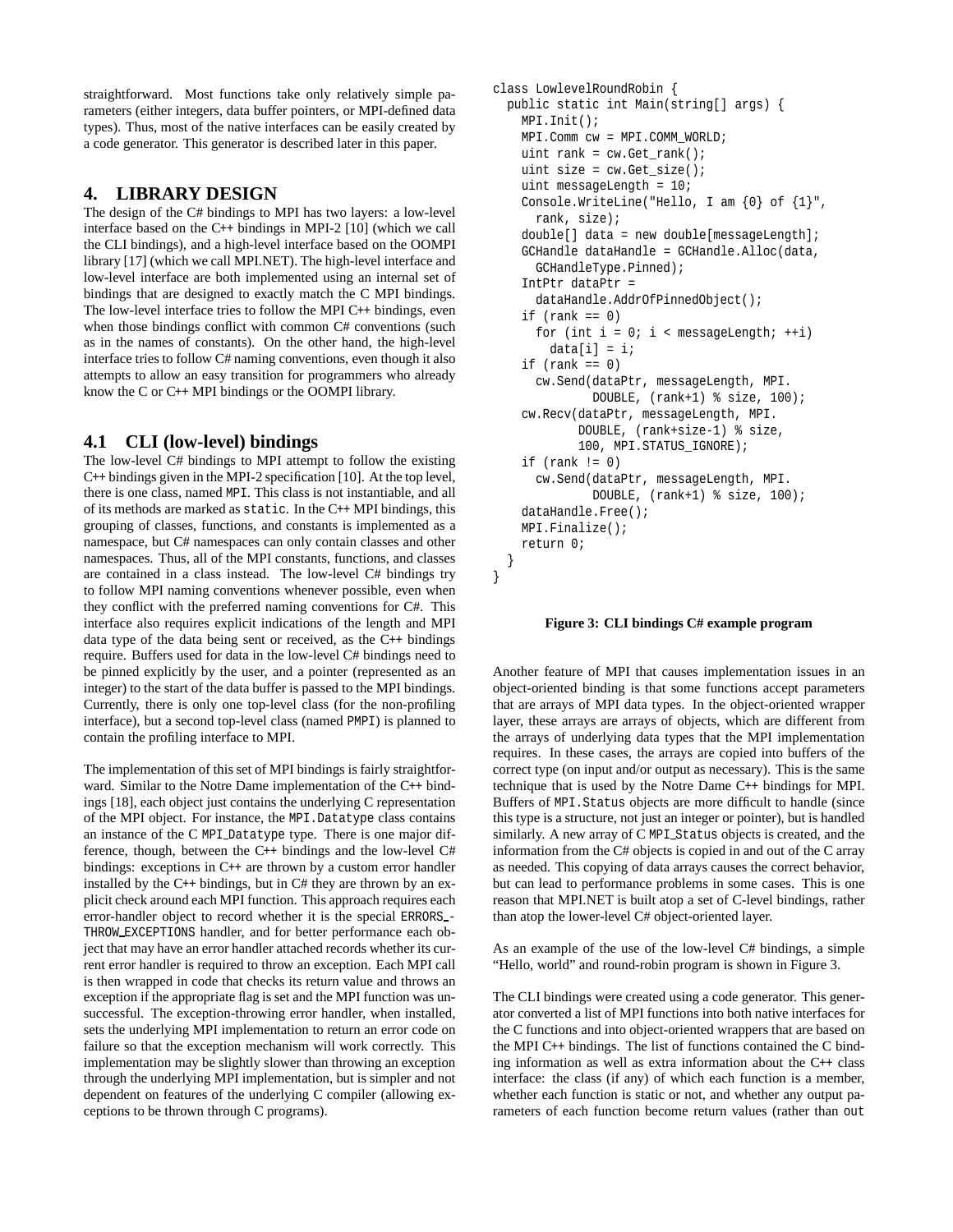parameters). This is enough information to create most of the CLI bindings. However, some MPI classes are not just simple wrappers of C functions, and these are written by hand. The code generator made adding new MPI functions and fixing errors in the specifications very simple.

### **4.2 MPI.NET (high-level) bindings**

The high-level C# bindings to MPI are based on the interface to the OOMPI C++ library [17]. The OOMPI library provides several useful abstractions for MPI programming, including ports and messages. A *port* abstracts a source or destination for a message. This class includes both the communicator to use for the send or receive operation and a particular rank within the communicator to interact with. A *message* (or *typed buffer* in MPI.NET) includes the starting address, length, and MPI data type of a data buffer to send or receive. The OOMPI library also provides a simplified way to create user data types that can be sent and received using MPI. The high-level C# bindings try to preserve these features of OOMPI, and also create an interface that better matches the standard naming conventions used in other C# libraries. Therefore, a constant such as MPI STATUS IGNORE becomes MPICS.Status.- Ignore in the high-level C# bindings, and the class MPI Status from the C++ bindings is named MPICS.Status (and so Ignore is a static property of this class). In addition, some methods in the  $C_{++}$  bindings (such as MPI:: $Comm::Get\_rank($ )) become properties, which have the same user interface as member variables but are implemented as functions internally. The operator overloading used in OOMPI for message sending and receiving (using syntax such as port << message) will not be preserved in the C# interface, since C# does not use this syntax for I/O operations.

One particular feature of the MPI.NET system deserves attention: pinnable buffers, represented by the IPinnable, IBuffer, and ITypedBuffer interfaces. The MPI.NET interface, unlike the lower-level interfaces presented in this paper, provides automatic pinning and unpinning for user-defined buffers. To allow more flexibility for users, any buffer type implementing the proper interfaces can be used in MPI functions. The simplest interface is IPinnable. This interface requires two methods and one property: Pin() (to pin the data buffer), Unpin() (to unpin the data buffer), and the Location property (an IntPtr to the beginning of the buffer). Calls to the Pin() and Unpin() methods must also be nestable. This interface does not require the buffer's length or data type to be provided. The IBuffer interface extends IPinnable to add a property to obtain the length (in bytes) of the data buffer. The interface used by most MPI calls, however, is ITypedBuffer (equivalent to the Message class in OOMPI). This interface extends IPinnable, and also requires properties to access the MPI data type and count of the buffer. This information then is used to fill in several parameters in each MPI call using the buffer. This provides a simpler programming model for library users. These interfaces therefore allow the user to create custom data buffer types which will interoperate correctly with MPI.NET's automatic buffer pinning.

Other than buffer management, the high-level MPI bindings for .NET are fairly straightforward to implement. This set of bindings uses wrappers around each MPI call to throw exceptions on failure when a user selects this mode, just like the low-level bindings use. Similarly, the objects in the high-level bindings are usually just containers for the underlying MPI data types. However, this level has extra information in communicators (for knowing whether the current error handler should throw exceptions) and requests (to en-

```
class HighlevelRoundRobin {
  public static void Main() {
    using (MPINET.Session session =
            new MPINET.Session()) {
      MPINET.Communicator cw =
        MPINET.Communicator.World;
      int rank = cw. Rank;
      int size = cw.Size;
      uint messageLength = 10;
      Console.WriteLine("Hello, I am {0}/{1}",
        rank, size);
      double[] data =
        new double[messageLength];
      MPINET.ArrayTypedBuffer dataBuffer =
        new MPINET.ArrayTypedBuffer(data);
      if (rank == 0)for (int i = 0; i<messageLength; ++i)
          data[i] = i;MPINET.Port dest = cw[(rank+1) % size];
      MPINET.Port src = cw[(rank+size-1)%size];
      if (rank == 0)dest.Send(dataBuffer);
      src.Recv(dataBuffer);
      if (rank != 0)dest.Send(dataBuffer);
    } // End of MPI session
  } // End of Main
} // End of HighlevelRoundRobin
```
### **Figure 4: MPI.NET C# example program**

sure that buffers are unpinned when the request is completed). This layer of bindings is almost all hand-written, but must of the code is repeated between various functions. Mostly, this layer of bindings provides a nicer user interface atop largely the same implementation strategy as the low-level bindings.

As an example of a simple program using the C# high-level bindings, Figure 4 is a "Hello, world" and round-robin program.

Proposed class hierarchies for both levels of bindings are given in Figures 5 and 6.

# **5. RELATED WORK**

There are several interfaces to MPI from object-oriented languages in existence. The C++ MPI bindings in the MPI-2 standard [10] and the OOMPI library for object-oriented MPI communications [17] have already been mentioned as major influences on the C# bindings proposed by this paper. There are, however, at least two other bindings from C++ to MPI, as well as bindings from Java, Python, and Ruby. These interfaces provide different levels of abstraction, as well as use the varying features of their respective languages differently to achieve the interface to MPI.

# **5.1 C**++ **bindings**

There are several interfaces from C++ to MPI. The MPI-2 standard contains a standardized set of bindings for all of the MPI functions [10]. These interfaces tend to follow the MPI interfaces closely, and do not try to provide a higher-level interface. However, the C++ bindings provide classes for communicators, datatypes, and other MPI objects. Some MPI functions then exist in C++ as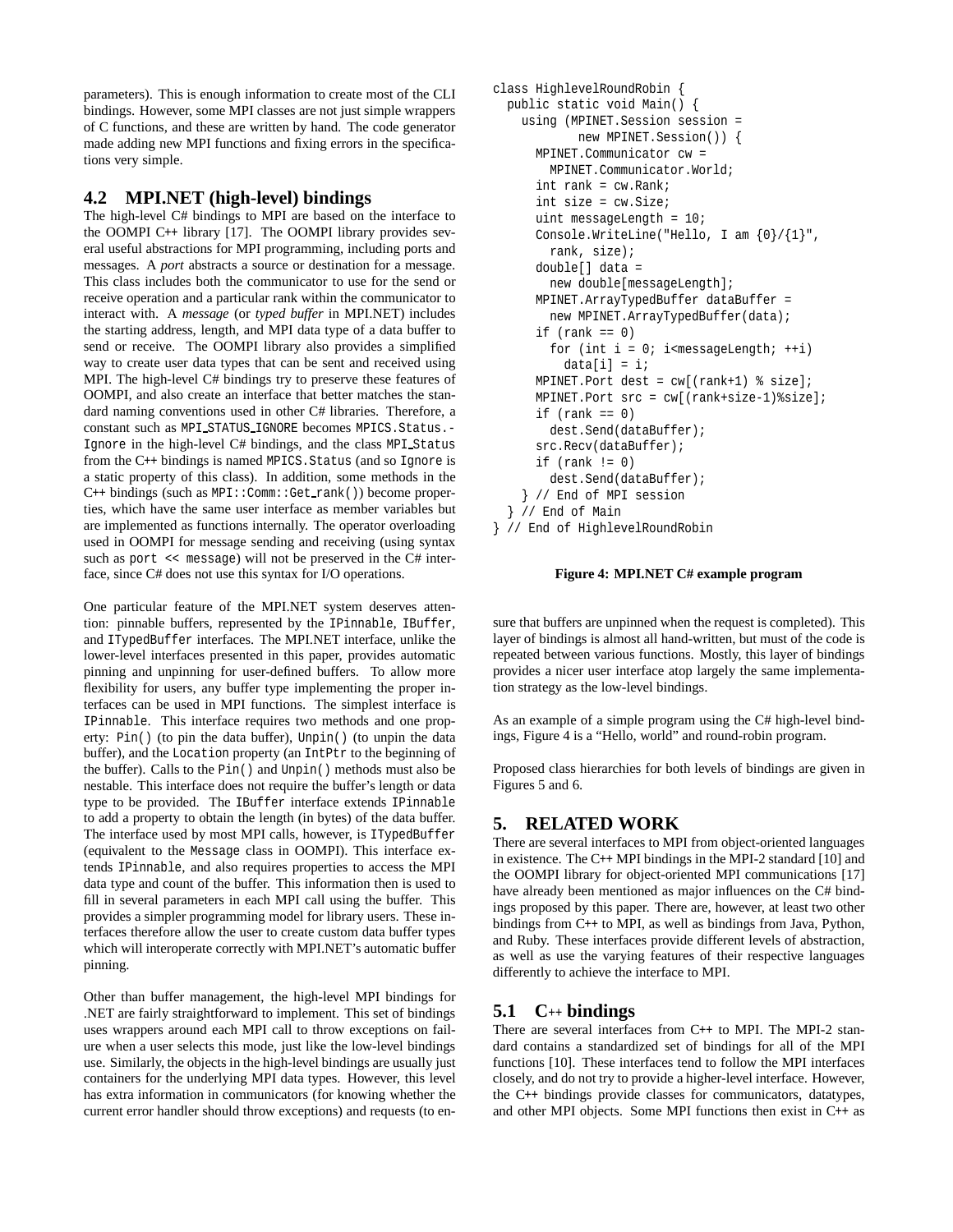```
class MPI { // Low-level bindings
    class Comm {
        // Constructors
        // Point-to-point communications
        // Collective communications
    }
    class Datatype {
        // Datatype construction operations
    }
    class Status {
        // Constructors
        public uint Source {get;}
        public uint Tag {get;}
        public uint Error {get;}
        // Other methods
    }
    class Group { ... }
    class Intracomm: Comm { ... }
    class Cartcomm: Intracomm { ... }
    class Graphcomm: Intracomm { ... }
    class Intercomm: Comm { ... }
    class Errhandler { ... }
    class Op { ... }
```

```
}
```
### **Figure 5: Class hierarchy for CLI bindings**

methods of these classes. The standard C++ bindings provide a fairly low-level interface to MPI, and the low-level bindings for C# proposed here are based on this set of C++ bindings.

A somewhat higher-level set of interfaces from C++ is provided by the Object-Oriented MPI (OOMPI) library [17]. This library provides classes similar to those in the standard C++ bindings, but also has simplified ways to create MPI data types and send pointto-point messages. The high-level C# bindings proposed by this paper are based on the interfaces in OOMPI, but with some name and structure changes to more closely match C# conventions.

Another interface from C++ to MPI is provided by MPI++ [16]. This interface is fairly low-level, and was one of the main influences for the MPI-2 C++ bindings [18]. It provides a relatively thin layer of abstraction on top of the C MPI bindings. It is very similar in structure to the C++ bindings.

Lastly, the mpi++ library provides another set of object-oriented wrappers around MPI functions [7]. This library is different from the others in that it uses C++ templates to encapsulate message information (such as the MPI data type in use, and whether the message is blocking or non-blocking) within the type of the message class, rather than in instance variables. This requires that these decisions be made statically rather than dynamically, but the MPI C bindings also require this (through the use of different functions for blocking vs. non-blocking communications). The advantage is that the same functions can be used, and the compiler can still know at compile-time which mode is in use.

```
namespace MPINET { // High-level bindings
    class Communicator {
        // Constructors
         public uint Rank {get;}
         public uint Size {get;}
         public static Intracommunicator World {get;}
         ...
         public Port this[uint index] {get;}
    }
    class Port {
        // Constructors
        // Point-to-point communications
    }
    class Datatype {
        // Datatype constructors
    }
    interface IPinnable { ... }
        // Methods to handle pinnable buffers
    interface IBuffer: IPinnable { ... }
        // Untyped, pinnable byte arrays
    interface ITypedBuffer: IPinnable { ... }
```

```
// Buffer with defined MPI data type, count
class ArrayTypedBuffer: ITypedBuffer { ... }
    // ITypedBuffer implementation for arrays
// Other message types (single elements,
```
*// serialized data, ...)*

class Status *{ // Constructors* public uint Source *{*get;*} // Also Tag, Error* public static Status Ignore *{*get;*} }*

```
class Group { ... }
class Intracommunicator: Communicator { ... }
class CartesianCommunicator: Intracommunicator
    { ... }
class GraphCommunicator: Intracommunicator
    { ... }
class Intercommunicator: Communicator { ... }
class Errhandler { ... }
class ReductionOperator { ... }
```
*}*

**Figure 6: Class hierarchy for MPI.NET**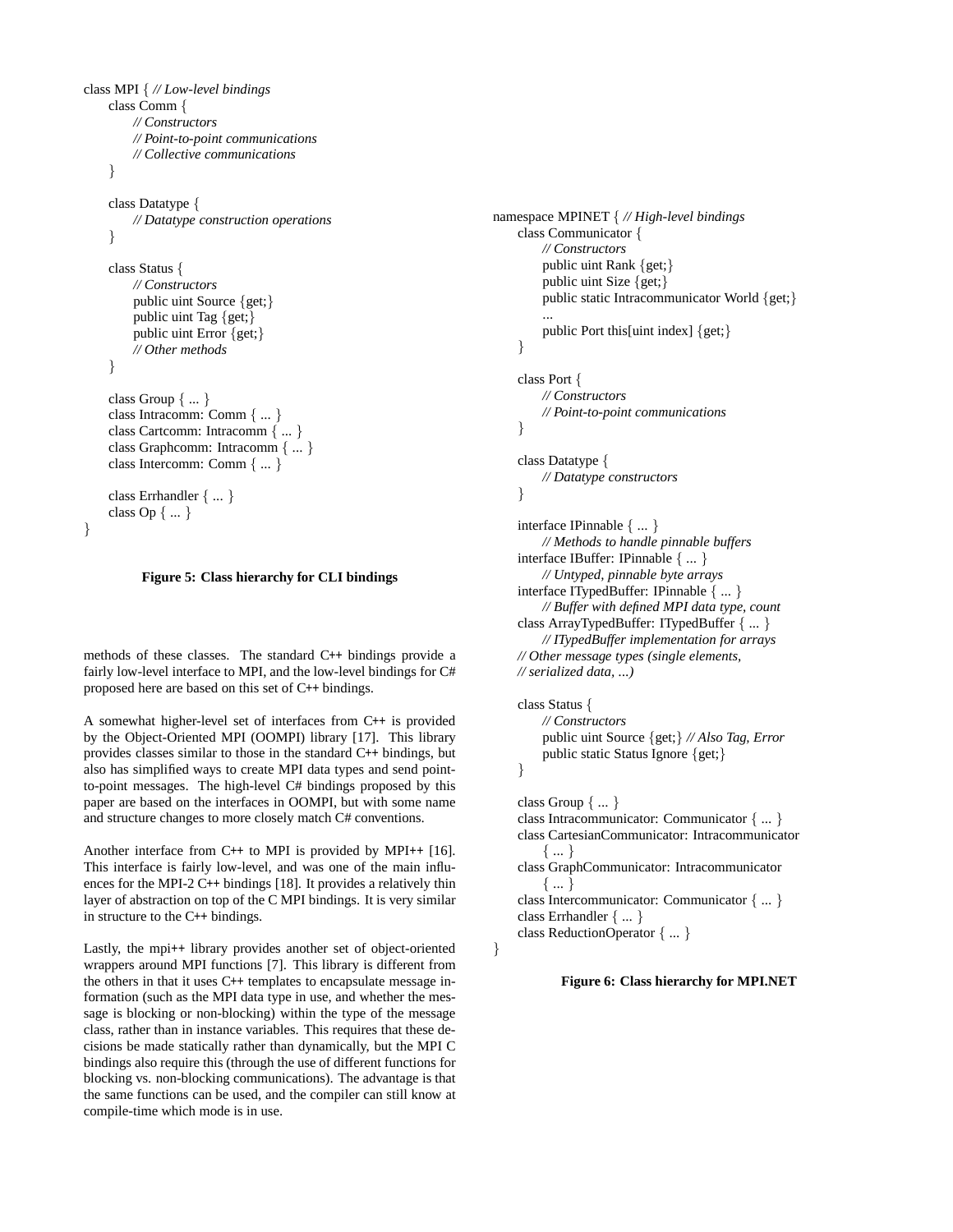# **5.2 Java bindings**

There are also several interfaces from the Java programming language to MPI. The mpiJava interface appears to be similar to the C++ bindings, but allowing automatic serialization of Java objects to be sent using MPI [2]. It also claims to be restricted to ensure that message passing is safe (does not allow buffer overflows, etc.). Another interface from Java to MPI, MPIJ, is more like the C++ bindings in layout [6]. This library was implemented completely in Java, as opposed to the other libraries that are interfaces to existing MPI implementations. It seems to require explicit indications of what MPI data type to use for messages, but it appears to be able to automatically determine the number of elements to send or receive. The JavaMPI bindings, on the other hand, are based on the MPI C bindings, which were automatically converted to Java [12]. Overall, there are several bindings to MPI in Java, mostly either based on the C or C++ standard bindings.

### **5.3 Bindings from other languages**

There are also bindings to MPI from other object-oriented languages, such as Python and Ruby. There are several Python interfaces to MPI, including MPI Python [11], which appears to be based on the C++ bindings, but with automatic serialization of Python objects. The Scientific Python library also includes a similar interface between Python and MPI [5]. There is also a binding from MPI to the Ruby language. Named "MPI Ruby," this interface includes automatic serialization and unserialization of Ruby objects [14]. It otherwise appears to be like the C++ bindings in terms of class hierarchy, etc.

# **6. PERFORMANCE RESULTS**

A preliminary version of the C# bindings was tested to determine the overhead of using C# rather than C for MPI message passing. The test program was a ping-pong test in which one rank sends a message to the other, and the other rank sends it back. The times given are for one round-trip using this procedure. Each process modifies the message slightly after it has been received, but this was not found to affect the performance significantly. The test was run between two 1.5 GHz Pentium 4 systems connected by full-duplex 100 Mbps Ethernet. Both systems were running FreeBSD 4.5. The C compiler used was GCC 2.95.3, and the Rotor environment was used for C# [19]. LAM/MPI 6.5.6 was used for communications between the computers, and the communications were done using client-to-client mode and with the homogeneous-network optimization (which removes the check to determine if byte-swapping is necessary for messages).

All versions of the ping-pong test were similar: a buffer of doubleprecision floating point numbers was created and initialized on rank 0. Then, rank 0 sent the buffer to rank 1, which modified one element of it and sent it back. Rank 0 then modified another element and passed it back to rank 1, and this process was repeated. One run consisted of 2000 ping-pongs using this method, of which only the last 1000 were timed in order to minimize the effect of startup and just-in-time compilation on the results. One set of tests used the MPI Send and MPI Recv functions for communications (blocking mode), and another set used the persistent communication functions defined by the MPI standard.

These simple tests were used because they isolate the features of the C# bindings that directly affect performance. Applications were not tested since the goal of this benchmark was not to test the C and C# languages, but to test the performance of the MPI bindings to each language. That is also why the tests were performed using only two systems. The goal of the benchmarks was not to test network latency or operating system overheads during MPI communications. Thus, the simple two-computer ping-pong test provides an adequate measure of the C# MPI binding overheads for the send and receive MPI functions used.

Several versions of the ping-pong test were run. The C bindings implementation was written in C using MPI directly. The CLI bindings version was written in C#, and used the CLI bindings interface to MPI functions. This version uses buffers that are pinned throughout the length of the ping-pong test. The P/Invoke version also uses pinned buffers, and uses a set of MPI bindings to .NET that are direct wrappers of the C MPI functions (using the P/Invoke feature of .NET). This set of bindings does not have classes wrapping the underlying MPI types, and is designed for the best performance possible. The MPI.NET version was written using a set of C# bindings that are wrappers around the interfaces used by the P/Invoke version. The MPI.NET with explicit pinning version uses the same set of bindings, but with explicit buffer pinning by the test program (similar to the CLI bindings version).

The performance results for each implementation are given in Figures 7 and 8. As can be seen from these graphs, C# adds a significant amount of overhead (around 50 microseconds minimum). These overheads grow and become more erratic as the message size increases, but they still grow slowly compared to the communication times. If explicit buffer pinning by the test program is used, adding extra layers of wrapper classes around the MPI library does not add a large amount of extra overhead. Each extra method call (for instance, for bookkeeping in to ensure that buffers are pinned during communications) adds some overhead to the communication operations. Repeatedly pinning and unpinning message buffers for each send or receive operation caused a much larger overhead. These overheads did not grow as much as the communication times as message sizes increased, though, and the overheads are relatively very small for large message sizes.

Using persistent communications with each of the three .NET interfaces improved performance somewhat. Persistent communications in MPI.NET automatically keep the buffer pinned during the lifetime of the persistent request, and so that does not cause any overhead in this set of tests. However, the C test program using persistent communications was slightly slower than the one using non-persistent communications. The overheads for persistent communications were below 100 microseconds for messages less than 1000 bytes. A graph of the overheads for persistent communications with each interface is given in Figure 9.

Overall, the .NET interfaces to MPI add some overhead to communications, but this is not a very large part of the total message transmission time for large messages. However, a process sending many small messages will probably be greatly affected by them, especially if the message buffers are pinned separately for each send and receive operation. The overheads may also cause greater problems on faster and lower-latency networks, since the language overheads are not likely to improve based on the network technology in use. In all, any barriers to writing high-performance MPI programs using C# are not likely to be due to message-passing overheads.

# **7. CONCLUSION**

This paper has presented a design for both low-level and high-level bindings from the C# programming language to the MPI interface for distributed-memory parallel computing. The low-level bind-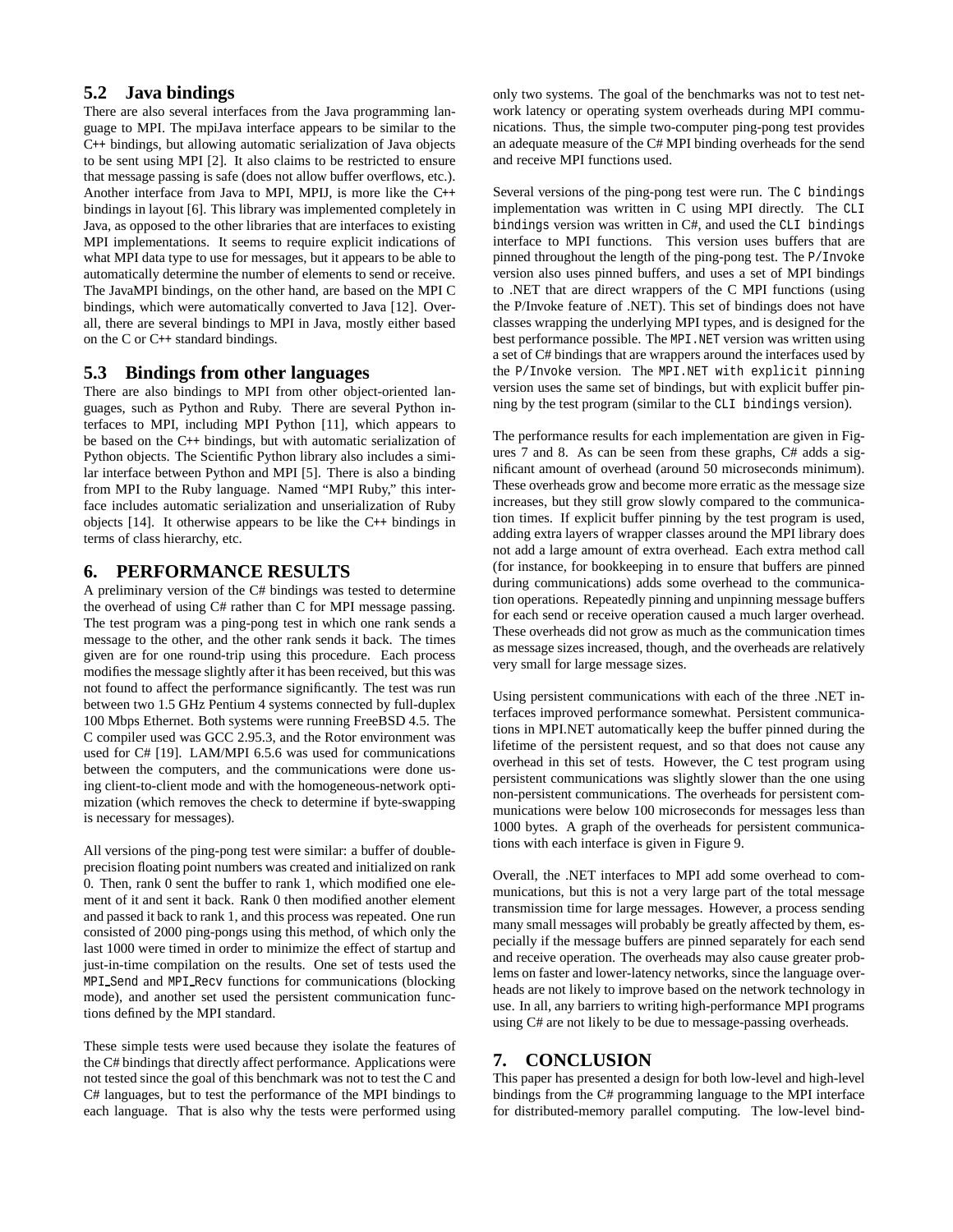

**Figure 7: C# binding overheads (relative to C bindings) by message size**



**Figure 8: C# binding bandwidths by message size**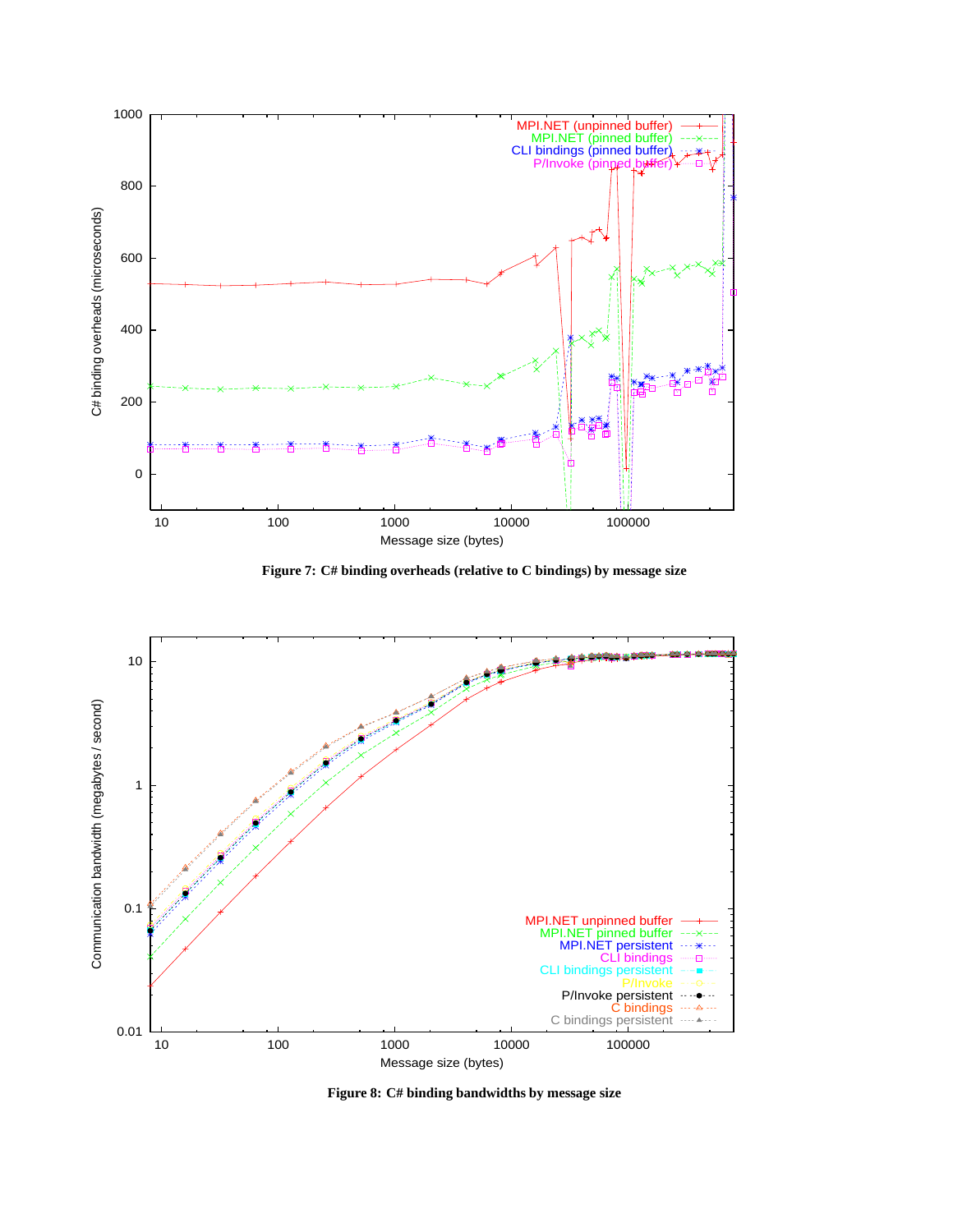

**Figure 9: C# binding overheads (relative to C bindings) by message size – persistent communications**

ings (CLI bindings) attempt to have a low overhead when compared to using MPI from C or C++, and have an interface very similar to the existing C++ bindings for MPI. The high-level bindings (MPI.NET), on the other hand, are based on the interface of the OOMPI library, which is a higher-level, simpler to use C++ objectoriented interface to MPI. The high-level bindings to C# try to follow the same conventions as the C# system libraries, and therefore be easier for C# programmers to learn. Both of these interfaces, however, try to follow MPI names for constants, data types, and functions as much as possible. This is intended to reduce the learning curve for existing MPI programmers to move to the C# bindings.

So far, most of the low-level C# bindings have been implemented. However, most of the implementation has not yet been tested. However, the subset shown in the example programs is known to work, and one LAM/MPI example program that uses a collective operation (MPI Reduce) has been found to work. Many fewer of the high-level bindings have been implemented. Again, the example program given in this paper has been found to work correctly with the high-level bindings. The performance tests given in Section 6 were run using these implementations of the bindings.

The performance of the C# bindings has been fairly good when buffer pinning is not included in the C# overhead times. All buffers created by static allocation and the standard C and C++ memory allocation primitives are pinned, and C#'s overhead is low when this property is extended to its buffers. However, when the buffers used from C# are not already pinned, performance is significantly reduced. In all, the C# bindings' performance is not affected very much by adding more layers of abstraction. There is some abstraction penalty, though, and it appears that every extra method call used by the C# interface library adds some overhead.

The complete set of MPI bindings to .NET will be available at http://www.lam-mpi.org/research/mpi-net/.

### **8. ACKNOWLEDGMENTS**

This work was supported by a grant from the Lilly Endowment and by NSF grant ACI-9982205.

### **9. REFERENCES**

- [1] D. Bacon. Kava: A Java dialect with a uniform object model for lightweight classes. In *Proceedings of Java Grande/ISCOPE '01*, pages 68–77, Palo Alto, CA, June 2001.
- [2] B. Carpenter, G. Fox, S.-H. Ko, and S. Lim. mpiJava 1.2: API specification. Technical Report CRPC-TR99804, Rice University, Center for Research on Parallel Computation, September 1999.
- [3] ECMA. *C# Language Specification*, December 2001. http://www.ecma.ch/ecma1/STAND/ecma-334.htm.
- [4] ECMA. *Common Language Infrastructure (CLI)*, December 2001. http://www.ecma.ch/ecma1/STAND/ecma-335.htm.
- [5] K. Hinsen. ScientificPython, January 2002. http:// starship.python.net/crew/hinsen/scientific.html.
- [6] G. Judd, M. J. Clement, Q. Snell, and V. Getov. Design issues for efficient implementation of MPI in java. In *Java Grande*, pages 58–65, 1999.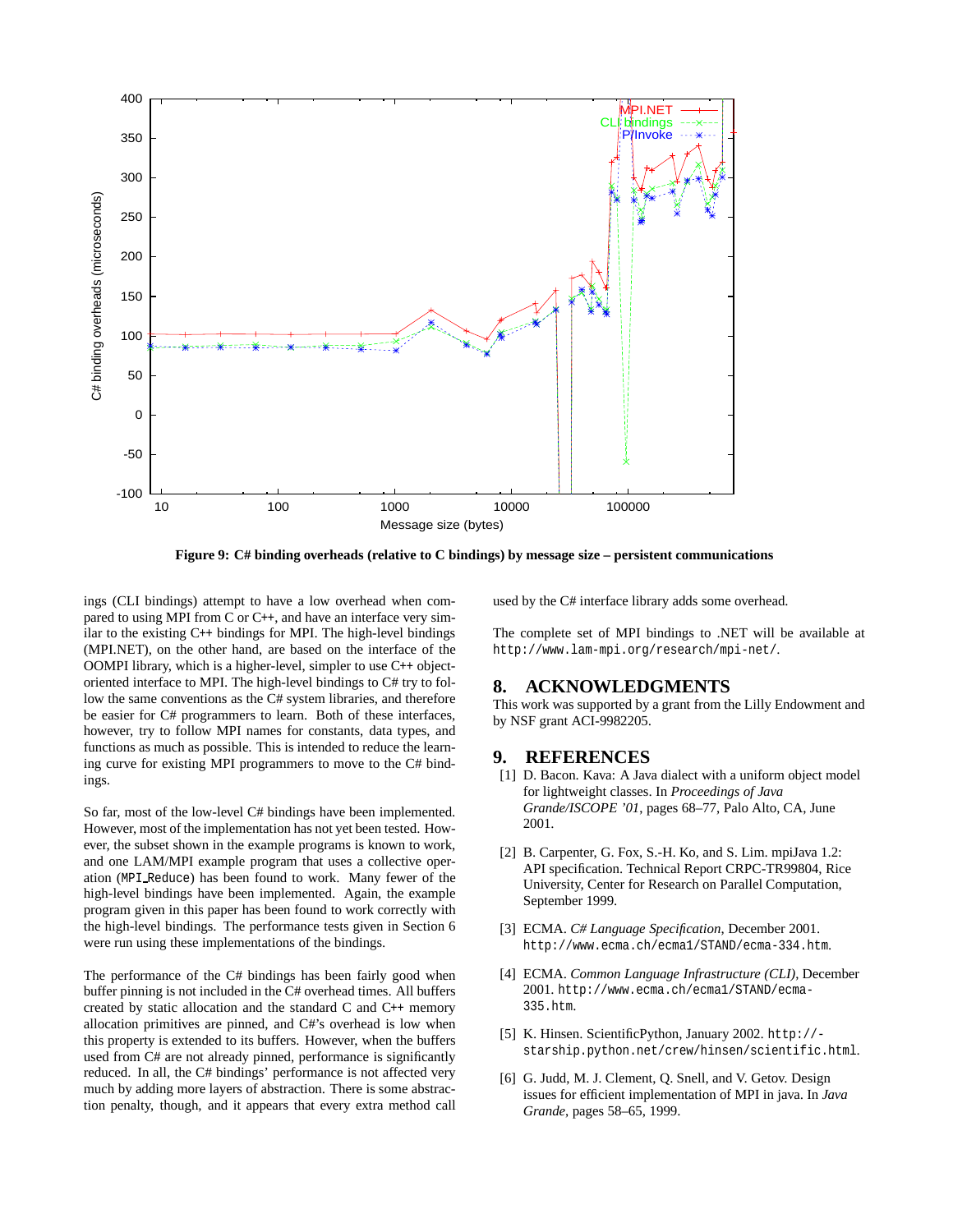- [7] D. Kafura and L. Huang. mpi $++$ : A C $++$  language binding for MPI. In *Proceedings MPI developers conference*, Notre Dame, IN, June 1995. http://www.cse.nd.edu/ mpidc95/proceedings/papers/html/huang/.
- [8] A. Kennedy and D. Syme. Design and implementation of generics for the .NET Common Language Runtime. In *Proceedings of the ACM SIGPLAN Conference on Programming Language Design and Implementation (PLDI)*, pages 1–12, Snowbird, Utah, June 2001.
- [9] Message Passing Interface Forum. MPI: A Message Passing Interface. In *Proc. of Supercomputing '93*, pages 878–883. IEEE Computer Society Press, November 1993.
- [10] Message Passing Interface Forum. MPI-2, July 1997. http://www.mpi-forum.org/.
- [11] P. Miller and M. Casado. MPI Python. http://sourceforge.net/projects/pympi/.
- [12] S. Mintchev. Writing programs in JavaMPI. Technical Report MAN-CSPE-02, School of Computer Science, University of Westminster, October 1997.
- [13] J. Moreira, S. Midkiff, and M. Gupta. A comparison of three approaches to language, compiler, and library support for multidimensional array in Java. In *Proceedings of Java Grande/ISCOPE '01*, pages 166–125, Palo Alto, CA, June 2001.
- [14] E. Ong. MPI Ruby a Ruby binding of MPI. http://wwwunix.mcs.anl.gov/mpi/mpi\_ruby.
- [15] W. Pugh. The Java memory model is fatally flawed. *Concurrency: Practice and Experience*, 12(6):445–455, May 2000.
- [16] A. Skjellum, Z. Lu, P. V. Bangalore, and N. E. Doss. Explicit parallel programming in C++ based on the message-passing interface (MPI). In G. V. Wilson, editor, *Parallel Programming Using C++*. MIT Press, 1996. Also available as MSSU-EIRS-ERC-95-7.
- [17] J. M. Squyres, B. C. McCandless, and A. Lumsdaine. Object oriented MPI: A class library for the message passing interface. In *Parallel Object-Oriented Methods and Applications (POOMA '96)*, Santa Fe, 1996.
- [18] J. M. Squyres, B. Saphir, and A. Lumsdaine. The design and evolution of the MPI-2 C++ interface. In *Proceedings, 1997 Internantional Conference on Scientific Computing in Object-Oriented Parallel Computing*, Lecture Notes in Computer Science. Springer-Verlag, 1997.
- [19] D. Stutz. The Microsoft shared source CLI implementation, March 2002. http://msdn.microsoft.com/library/ en-us/dndotnet/html/mssharsourcecli.asp.
- [20] C. var Reeuwijk, F. Kuijlman, and H. J. Sips. Spar: a set of extensions to Java for scientific computation. In *Proceedings of Java Grande/ISCOPE '01*, pages 58–67, Palo Alto, CA, June 2001.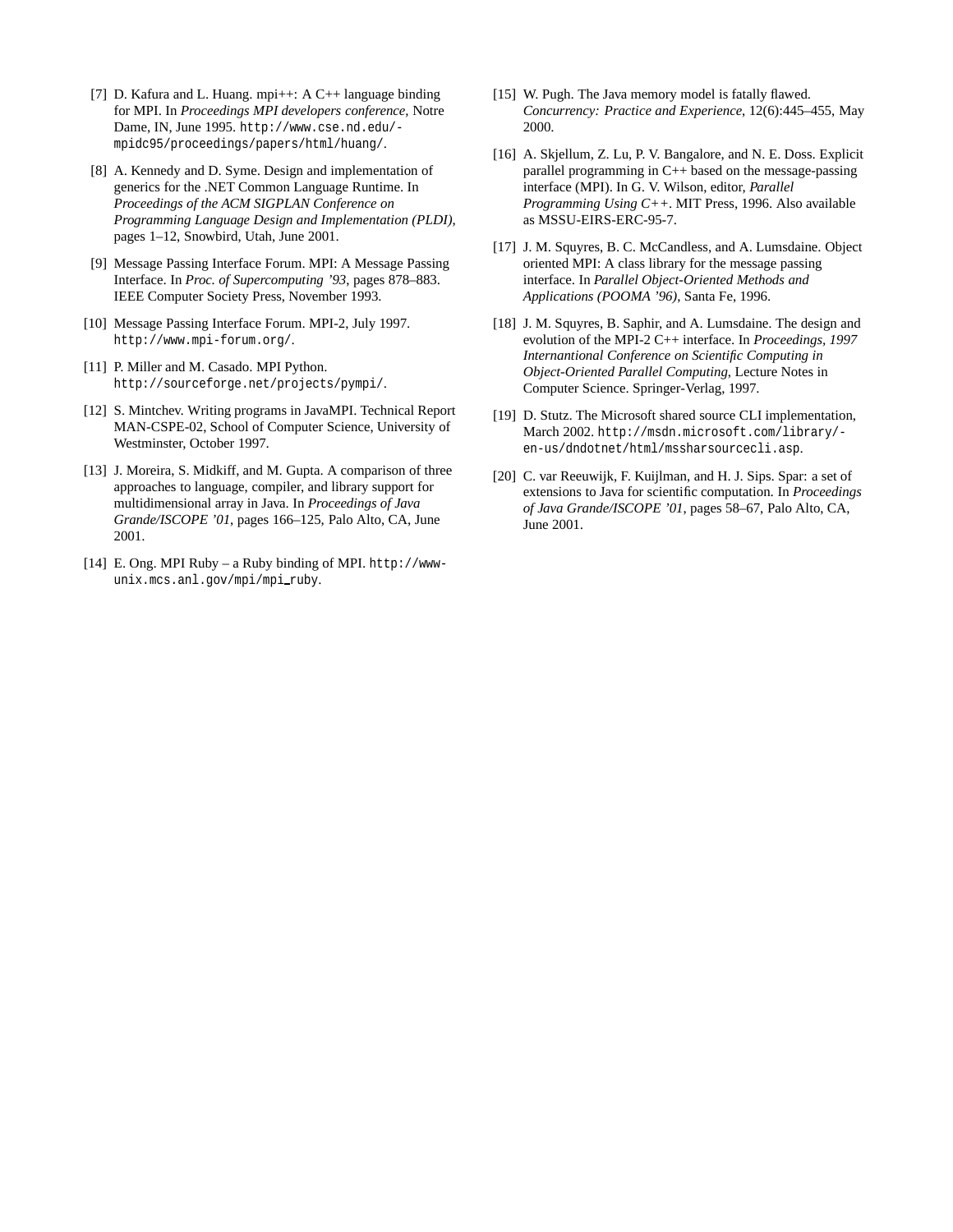# **APPENDIX A. CLI BINDINGS API LISTING**

```
class MPI {
 delegate void ReductionOperation(IntPtr invec, IntPtr inoutvec, int len, Datatype datatype);
 delegate int AttributeCopyFunction(Comm oldcomm, int comm_keyval, object extra_state, IntPtr
attribute_val_in, IntPtr attribute_val_out, out bool flag);
 delegate int AttributeDeleteFunction(Comm comm, int comm_keyval, IntPtr attribute_val,
object extra_state);
 delegate void ErrorHandlerFunction(Comm comm, ref int errorcode);
 static void Abort([In] Comm comm, [In] int errorcode);
 static void Buffer_attach([In] byte[] buffer, [In] int Size);
 static IntPtr Buffer_detach([Out] out int Size);
 static void Compute_dims([In] int nnodes, [In] int ndims, [In][Out] int[] dims);
 static int Error_class([In] int errorcode);
 static void Finalize();
 static IntPtr Get_address([In] IntPtr location);
 static void Get_error_string([In] int errorcode, [Out] byte[] str, [Out] out int resultlen);
 static void Get_processor_name([In] byte[] name, [Out] out int resultlen);
 static void Init();
 static bool Initialized();
 static double Wtick();
 static double Wtime();
 class Status {
   uint Source {get;}
   uint Tag {get;}
   uint Error {get;}
   static Status CreateFromMPIStatus(IntPtr mpiStaticPtr);
   int Get_count([In] Datatype datatype);
   int Get_elements([In] Datatype datatype);
   bool Test_cancelled();
  }
 class StatusArray {
   readonly int Length;
   StatusArray(int len);
   ˜StatusArray();
   static implicit operator IntPtr(StatusArray sa);
   Status this[int index] {get;}
  }
 class Comm: ICloneable {
   void Bsend([In] IntPtr buf, [In] int count, [In] Datatype datatype, [In] int dest, [In]
int tag);
   Prequest Bsend_init([In] IntPtr buf, [In] int count, [In] Datatype datatype, [In] int
destorsrc, [In] int tag);
   virtual object Clone();
   static int Compare([In] Comm comm1, [In] Comm comm2);
   static Errhandler Create_errhandler([In] ErrorHandlerFunction function);
   static int Create_keyval([In] AttributeCopyFunction copy_fn, [In] AttributeDeleteFunction
delete_fn, [In] object extra_state);
   void Delete_attr([In] int keyval);
   Comm Dup();
   void Free();
   static void Free_keyval([In][Out] ref int keyval);
   bool Get_attr([In] int keyval, [In][Out] ref object attribute_val);
   Errhandler Get_errhandler();
   Group Get_group();
   int Get_rank();
   int Get_size();
   int Get_topology();
```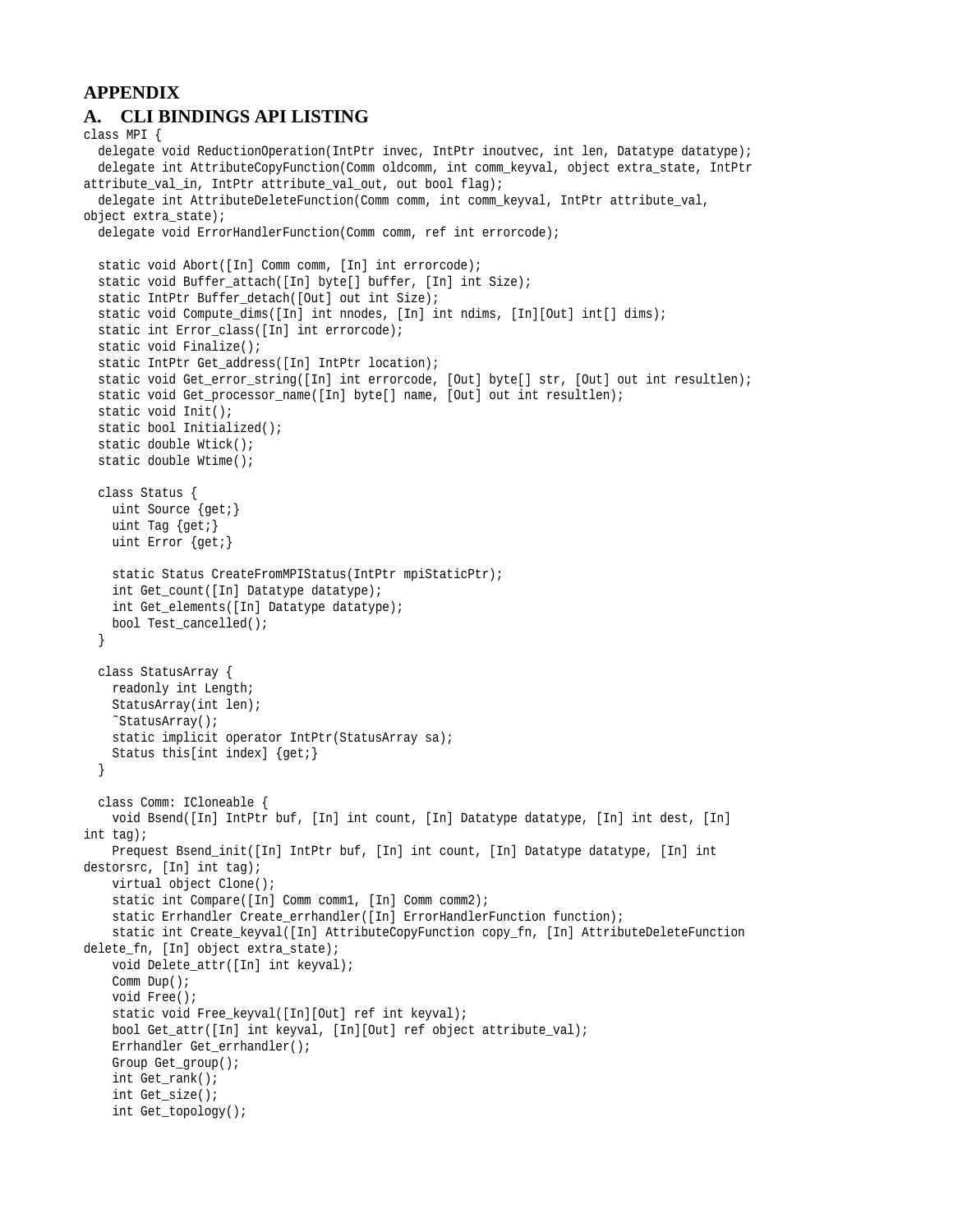Request Ibsend([In] IntPtr buf, [In] int count, [In] Datatype datatype, [In] int destorsrc, [In] int tag); bool Iprobe([In] int source, [In] int tag); bool Iprobe([In] int source, [In] int tag, [Out] Status status); Request Irecv([Out] IntPtr buf, [In] int count, [In] Datatype datatype, [In] int destorsrc, [In] int tag); Request Irsend([In] IntPtr buf, [In] int count, [In] Datatype datatype, [In] int destorsrc, [In] int tag); bool Is\_inter(); Request Isend([In] IntPtr buf, [In] int count, [In] Datatype datatype, [In] int destorsrc, [In] int tag); Request Issend([In] IntPtr buf, [In] int count, [In] Datatype datatype, [In] int destorsrc, [In] int tag); void Probe([In] int source, [In] int tag); void Probe([In] int source, [In] int tag, [Out] Status status); void Recv([Out] IntPtr buf, [In] int count, [In] Datatype datatype, [In] int source, [In] int tag); void Recv([Out] IntPtr buf, [In] int count, [In] Datatype datatype, [In] int source, [In] int tag, [Out] Status status); Prequest Recv\_init([Out] IntPtr buf, [In] int count, [In] Datatype datatype, [In] int destorsrc, [In] int tag); void Rsend([In] IntPtr buf, [In] int count, [In] Datatype datatype, [In] int dest, [In] int tag); Prequest Rsend\_init([In] IntPtr buf, [In] int count, [In] Datatype datatype, [In] int destorsrc, [In] int tag); void Send([In] IntPtr buf, [In] int count, [In] Datatype datatype, [In] int dest, [In] int tag); Prequest Send\_init([In] IntPtr buf, [In] int count, [In] Datatype datatype, [In] int destorsrc, [In] int tag); void Sendrecv([In] IntPtr sendbuf, [In] int sendcount, [In] Datatype sendtype, [In] int dest, [In] int sendtag, [Out] IntPtr recvbuf, [In] int recvcount, [In] Datatype recvtype, [In] int source, [In] int recvtag); void Sendrecv([In] IntPtr sendbuf, [In] int sendcount, [In] Datatype sendtype, [In] int dest, [In] int sendtag, [Out] IntPtr recvbuf, [In] int recvcount, [In] Datatype recvtype, [In] int source, [In] int recvtag, [Out] Status status); void Sendrecv\_replace([In][Out] IntPtr buf, [In] int count, [In] Datatype datatype, [In] int dest, [In] int sendtag, [In] int source, [In] int recvtag); void Sendrecv\_replace([In][Out] IntPtr buf, [In] int count, [In] Datatype datatype, [In] int dest, [In] int sendtag, [In] int source, [In] int recvtag, [Out] Status status); void Set\_attr([In] int keyval, [In] object attribute\_val); void Set\_errhandler([In] Errhandler errhandler); void Ssend([In] IntPtr buf, [In] int count, [In] Datatype datatype, [In] int dest, [In] int tag); Prequest Ssend\_init([In] IntPtr buf, [In] int count, [In] Datatype datatype, [In] int destorsrc, [In] int tag); } class Intracomm: Comm { void Allgather([In] IntPtr sendbuf, [In] int sendcount, [In] Datatype sendtype, [Out] IntPtr recvbuf, [In] int recvcount, [In] Datatype recvtype); void Allgatherv([In] IntPtr sendbuf, [In] int sendcount, [In] Datatype sendtype, [Out] IntPtr recvbuf, [In] int[] recvcounts, [In] int[] displs, [In] Datatype recvtype); void Allreduce([In] IntPtr sendbuf, [Out] IntPtr recvbuf, [In] int count, [In] Datatype datatype, [In] Op op); void Alltoall([In] IntPtr sendbuf, [In] int sendcount, [In] Datatype sendtype, [Out] IntPtr recvbuf, [In] int recvcount, [In] Datatype recvtype); void Alltoallv([In] IntPtr sendbuf, [In] int[] sendcounts, [In] int[] sdispls, [In] Datatype sendtype, [Out] IntPtr recvbuf, [In] int[] recvcounts, [In] int[] rdispls, [In] Datatype recvtype); void Barrier(); void Bcast([In][Out] IntPtr buffer, [In] int count, [In] Datatype datatype, [In] int root); int Cart\_map([In] int ndims, [In] int[] dims, [In] bool[] periods); override object Clone();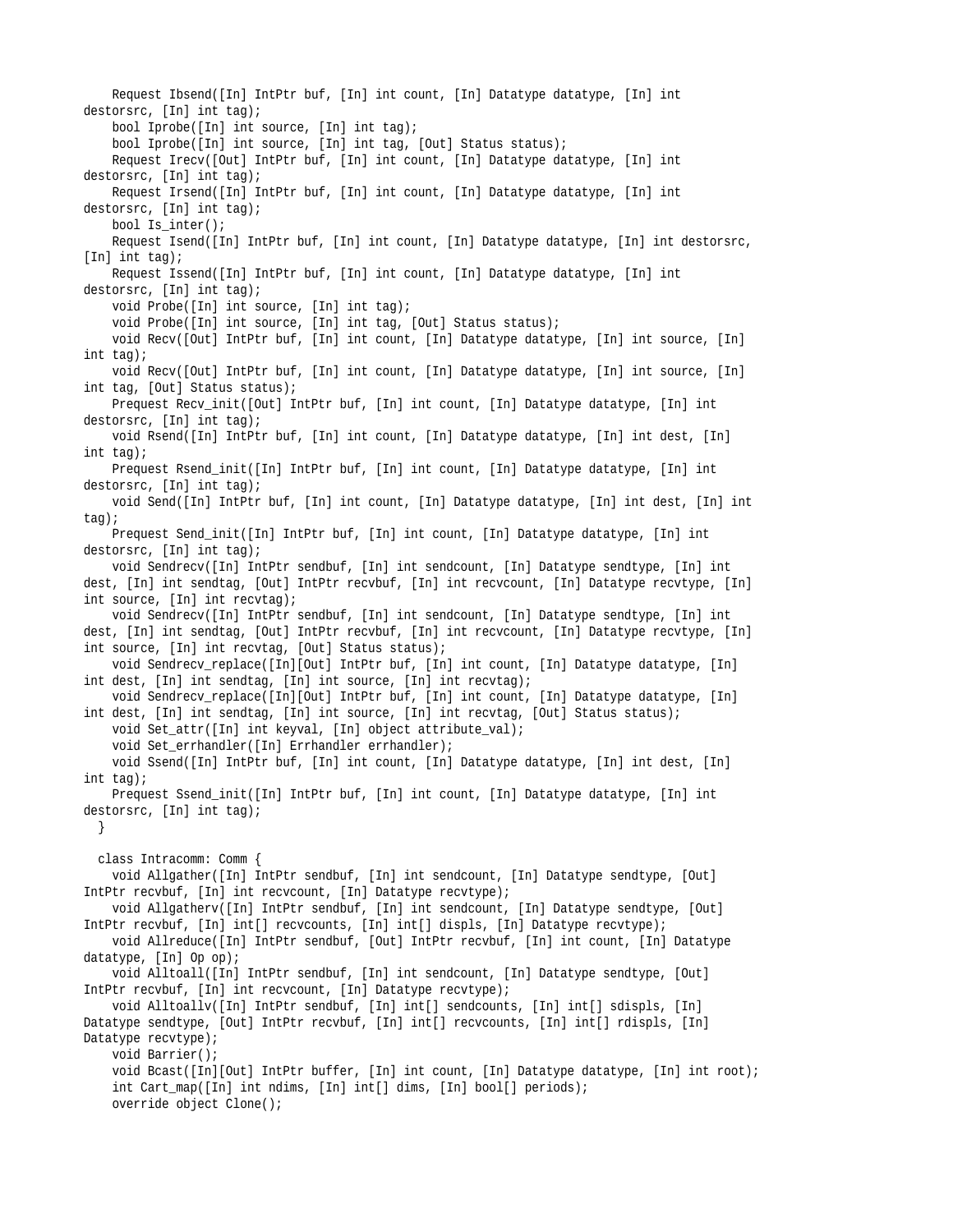```
Intracomm Create([In] Group group);
   Cartcomm Create_cart([In] int ndims, [In] int[] dims, [In] bool[] periods, [In] bool
reorder);
   Graphcomm Create_graph([In] int nnodes, [In] int[] index, [In] int[] edges, [In] bool
reorder);
   Intercomm Create_intercomm([In] int local_leader, [In] Intracomm peer_comm, [In] int
remote_leader, [In] int tag);
   new Intracomm Dup();
   void Gather([In] IntPtr sendbuf, [In] int sendcount, [In] Datatype sendtype, [Out] IntPtr
recvbuf, [In] int recvcount, [In] Datatype recvtype, [In] int root);
   void Gatherv([In] IntPtr sendbuf, [In] int sendcount, [In] Datatype sendtype, [Out] IntPtr
recvbuf, [In] int[] recvcounts, [In] int[] displs, [In] Datatype recvtype, [In] int root);
   int Graph_map([In] int nnodes, [In] int[] index, [In] int[] edges);
   void Reduce([In] IntPtr sendbuf, [Out] IntPtr recvbuf, [In] int count, [In] Datatype
datatype, [In] Op op, [In] int root);
   void Reduce_scatter([In] IntPtr sendbuf, [Out] IntPtr recvbuf, [In] int[] recvcounts, [In]
Datatype datatype, [In] Op op);
   void Scan([In] IntPtr sendbuf, [Out] IntPtr recvbuf, [In] int count, [In] Datatype
datatype, [In] Op op);
   void Scatter([In] IntPtr sendbuf, [In] int sendcount, [In] Datatype sendtype, [Out] IntPtr
recvbuf, [In] int recvcount, [In] Datatype recvtype, [In] int root);
   void Scatterv([In] IntPtr sendbuf, [In] int[] sendcounts, [In] int[] displs, [In] Datatype
sendtype, [Out] IntPtr recvbuf, [In] int recvcount, [In] Datatype recvtype, [In] int root);
   Intracomm Split([In] int color, [In] int key);
  }
 class Graphcomm: Intracomm {
   override object Clone();
   new Graphcomm Dup();
   void Get_dims([Out] out int nnodes, [Out] out int nedges);
   void Get_neighbors([In] int rank, [In] int maxneighbors, [Out] int[] neighbors);
   int Get_neighbors_count([In] int rank);
   void Get_topo([In] int maxindex, [In] int maxedges, [Out] int[] index, [Out] int[] edges);
  }
 class Cartcomm: Intracomm {
   override object Clone();
   new Graphcomm Dup();
   int Get_cart_rank([In] int[] coords);
   void Get_coords([In] int rank, [In] int maxdims, [Out] int[] coords);
   int Get_dim();
   void Get_topo([In] int maxdims, [Out] int[] dims, [Out] bool[] periods, [Out] int[]
coords);
   void Shift([In] int direction, [In] int disp, [Out] out int rank_source, [Out] out int
rank_dest);
   Cartcomm Sub([In] bool[] remain_dims);
  }
 class Intercomm: Comm {
   override object Clone();
   new Graphcomm Dup();
   Group Get_remote_group();
   int Get_remote_size();
   Intracomm Merge([In] bool high);
  }
 class Datatype {
   Datatype Create_contiguous([In] int count);
   Datatype Create_hindexed([In] int count, [In] int[] blocklengths, [In] int[]
displacements);
   Datatype Create_hvector([In] int count, [In] int blocklength, [In] int stride);
   Datatype Create_indexed([In] int count, [In] int[] blocklengths, [In] int[] displacements);
   static Datatype Create_struct([In] int count, [In] int[] blocklengths, [In] int[]
```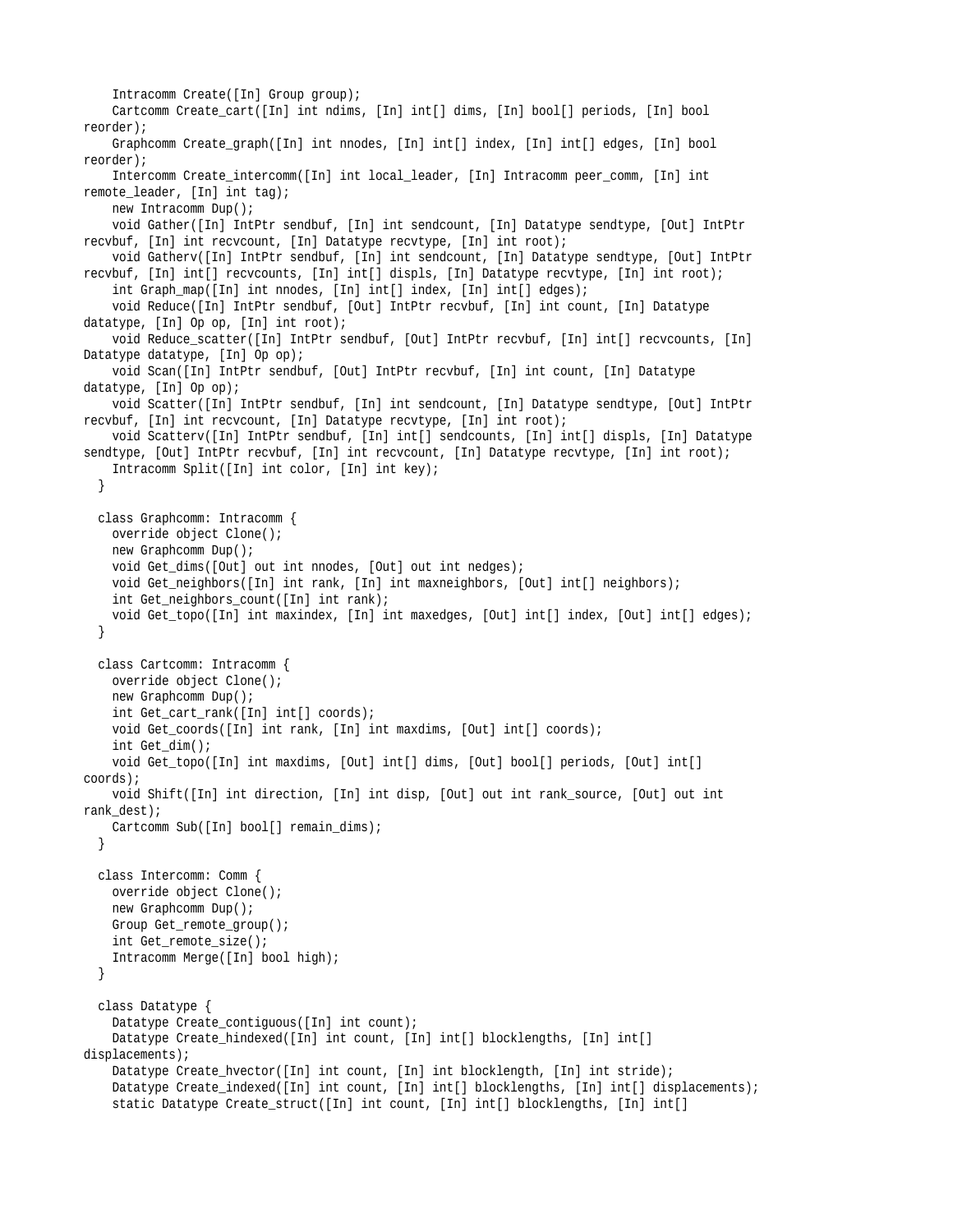```
displacements, [In] Datatype[] types);
    Datatype Create_vector([In] int count, [In] int blocklength, [In] int stride);
    void Pack([In] IntPtr inbuf, [In] int incount, [Out] IntPtr outbuf, [In] int outsize,
[In][Out] ref int position, [In] Comm comm);
   int Pack_size([In] int incount, [In] Comm comm);
   void Type_commit();
   void Type_free();
    int Type_size();
    void Unpack([In] IntPtr inbuf, [In] int insize, [In][Out] ref int position, [Out] IntPtr
outbuf, [In] int outcount, [In] Comm comm);
  }
  class Errhandler {
   void Free();
  }
  class Exception: System.Exception {
   readonly int ErrorCode;
   Exception(int ec);
   int Get_error_code();
   int Get_error_class();
   string Get_error_string();
  }
  class Group {
    static int Compare([In] Group group1, [In] Group group2);
    static Group Difference([In] Group group1, [In] Group group2);
   Group Excl([In] int n, [In] int[] ranks);
   void Free();
   Group Incl([In] int n, [In] int[] ranks);
   static Group Intersection([In] Group group1, [In] Group group2);
    Group Range_excl([In] int n, [In] int[] ranges);
    Group Range_incl([In] int n, [In] int[] ranges);
   int Rank();
   int Size();
    static void Translate_ranks([In] Group group1, [In] int n, [In] int[] ranks1, [In] Group
group2, [Out] int[] ranks2);
   static Group Union([In] Group group1, [In] Group group2);
  }
  class Op {
   void Free();
    Op Init([In] ReductionOperation function, [In] bool commute);
  }
  class Request {
   void Cancel();
   void Free();
   bool Test();
   bool Test([Out] Status status);
   static bool Testall([In] int count, [In][Out] Request[] requests);
   static bool Testall([In] int count, [In][Out] Request[] requests, [Out] Status[] statuses);
   static bool Testany([In] int count, [In][Out] Request[] requests, [Out] out int index);
   static bool Testany([In] int count, [In][Out] Request[] requests, [Out] out int index,
[Out] Status status);
   static int Testsome([In] int incount, [In][Out] Request[] requests, [Out] int[] indices);
   static int Testsome([In] int incount, [In][Out] Request[] requests, [Out] int[] indices,
[Out] Status[] statuses);
   void Wait();
   void Wait([Out] Status status);
   static void Waitall([In] int count, [In][Out] Request[] requests);
   static void Waitall([In] int count, [In][Out] Request[] requests, [Out] Status[] statuses);
    static int Waitany([In] int count, [In][Out] Request[] requests);
```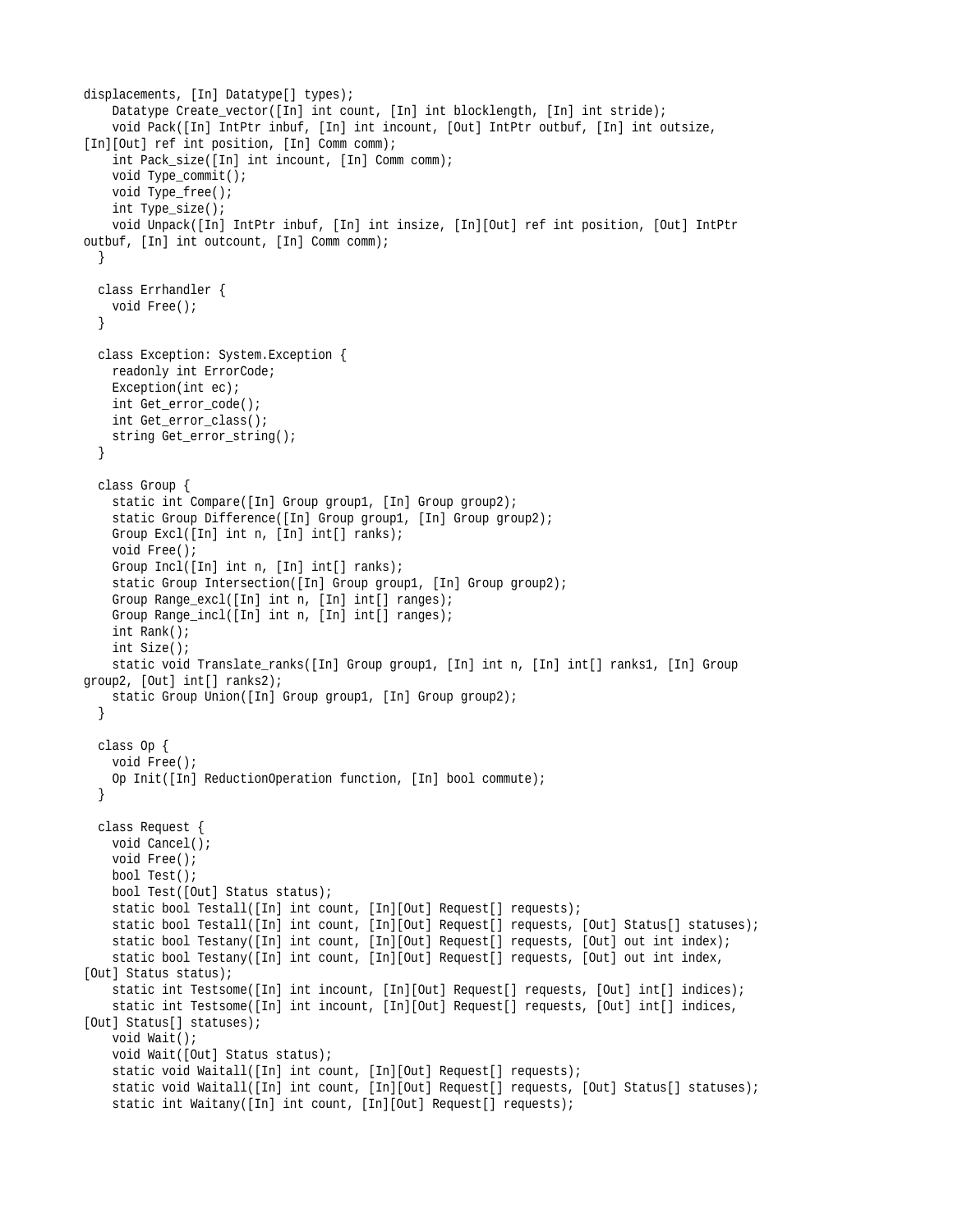```
static int Waitany([In] int count, [In][Out] Request[] requests, [Out] Status status);
   static int Waitsome([In] int incount, [In][Out] Request[] requests, [Out] int[] indices);
   static int Waitsome([In] int incount, [In][Out] Request[] requests, [Out] int[] indices,
[Out] Status[] statuses);
  }
 class Prequest {
   void Start();
   static void Startall([In] int count, [In][Out] Prequest[] requests);
  }
}
```
# **B. MPI.NET API LISTING**

using System;

```
using System.Runtime.InteropServices;
using System.Collections;
namespace IU_OSL {
 namespace MPICS {
   class ArrayTypedBuffer: ITypedBuffer {
     Datatype Type {get;}
     int Count {get;}
     IntPtr Location {get;}
     ArrayTypedBuffer(int[] buf);
     ArrayTypedBuffer(int[] buf, int len);
     ArrayTypedBuffer(double[] buf);
     ArrayTypedBuffer(double[] buf, int len);
     void Pin();
     void Unpin();
   }
   interface IPinnable {
     void Pin(); // Must be nestable
     void Unpin();
     IntPtr Location {get;}
   }
   interface IBuffer: IPinnable {
     int Length {get;}
   }
   interface ITypedBuffer: IPinnable {
     int Count {get;}
     Datatype Type {get;}
   }
   class Communicator : IDisposable, IObjectWithErrorHandler {
     readonly MPI_Comm MPICommunicator;
     static readonly Intracommunicator World;
     Communicator(MPI_Comm mpiComm);
     void Dispose();
     Port this[int r] {get;}
     Port NullProcess {get;}
     void Sendrecv(ITypedBuffer sendbuf, int destrank, int sendtag, ITypedBuffer recvbuf, int
srcrank, int recvtag, Status st);
     void Sendrecv(ITypedBuffer sendbuf, int destrank, int sendtag, ITypedBuffer recvbuf, int
srcrank, int recvtag);
     void Sendrecv_replace(ITypedBuffer buf, int destrank, int sendtag, int srcrank, int
```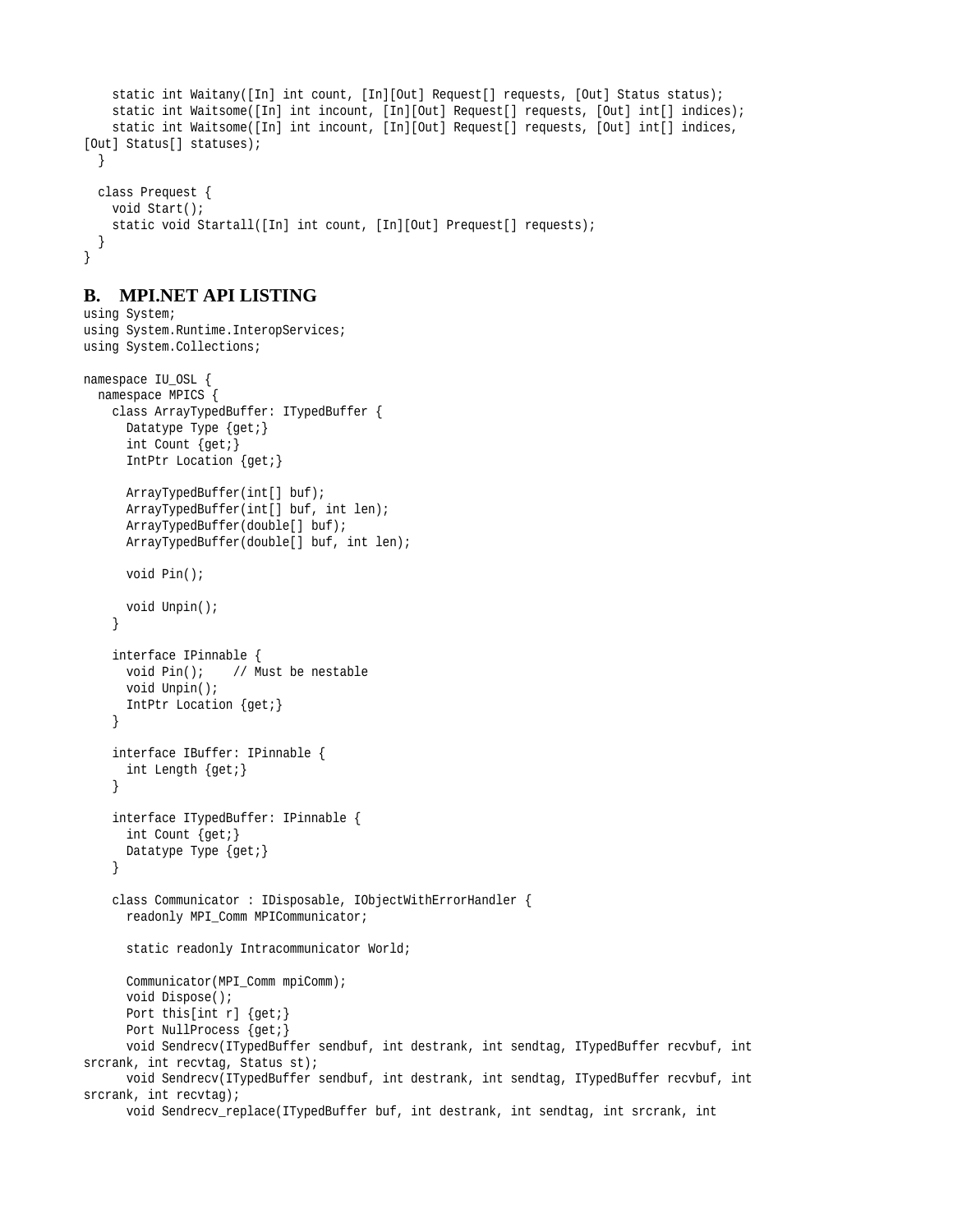```
recvtag, Status st);
     void Sendrecv_replace(ITypedBuffer buf, int destrank, int sendtag, int srcrank, int
recvtag);
     Group CommunicatorGroup {get;}
     int Rank {get;}
     int Size {get;}
     static int Compare(Communicator a, Communicator b);
     bool IsIntercommunicator {get;}
     int Topology {get;}
     Errhandler ErrorHandler {get; set;}
    }
   class Datatype : IDisposable {
     MPI_Datatype MPIDatatype {get;}
     int Extent {get;}
     int LowerBound {get;}
     int UpperBound {get;}
     int Size {get;}
     Datatype(MPI_Datatype datatype);
     void Dispose();
      ˜Datatype();
     Datatype CreateContiguous(int count);
     Datatype CreateVector(int count, int blocklength, int stride);
     Datatype CreateHVector(int count, int blocklength, int stride);
     Datatype CreateIndexed(int[] blocklengths, int[] displacements);
     Datatype CreateHIndexed(int[] blocklengths, int[] displacements);
     static Datatype CreateStruct(int[] blocklengths, int[] displacements, Datatype[] types);
     void Commit();
     static readonly Datatype Char;
     static readonly Datatype Short;
     static readonly Datatype Int;
     static readonly Datatype Long;
     static readonly Datatype UnsignedChar;
     static readonly Datatype UnsignedInt;
     static readonly Datatype UnsignedLong;
     static readonly Datatype Float;
     static readonly Datatype Double;
     static readonly Datatype LongDouble;
     static readonly Datatype Byte;
     static readonly Datatype Packed;
     static readonly Datatype FloatInt;
     static readonly Datatype DoubleInt;
     static readonly Datatype LongInt;
     static readonly Datatype TwoInt;
     static readonly Datatype ShortInt;
     static readonly Datatype LongDoubleInt;
     static readonly Datatype LongLong;
     static readonly Datatype UB;
     static readonly Datatype LB;
     static readonly Datatype Null;
   }
   class Errhandler : IDisposable {
     readonly MPI_Errhandler MPIErrhandler;
     readonly bool IsErrorsThrowExceptions;
     Errhandler(MPI_Errhandler eh);
     void Dispose();
```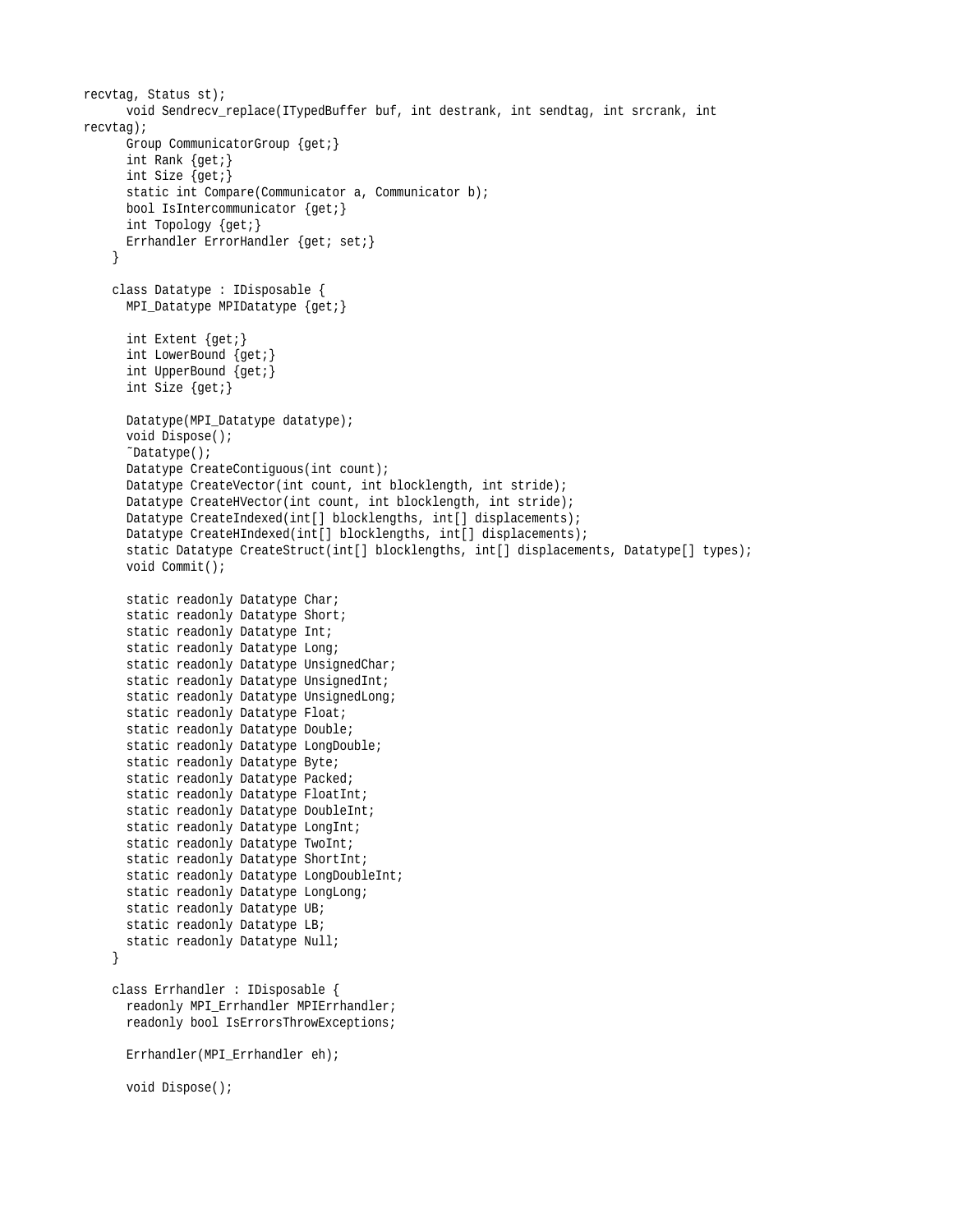```
delegate void CommunicatorErrorHandlerFunction(Communicator comm, ref int errorcode);
 static readonly Errhandler ErrorsThrowExceptions;
 static readonly Errhandler ErrorsReturn;
 static readonly Errhandler ErrorsAreFatal;
 static readonly Errhandler Null;
}
class Exception : System.Exception {
 readonly int ErrorCode;
 int ErrorClass {get;}
 string ErrorString {get;}
}
class Group : IDisposable {
 readonly MPI_Group MPIGroup;
 Group(MPI_Group g);
 void Dispose();
 int Size {get;}
 int Rank {get;}
 void TranslateRanks(Group g1, int[] ranks1, Group g2, int[] ranks2);
 int Compare(Group g1, Group g2);
 static Group operator&(Group g1, Group g2);
 static Group operator (Group g1, Group g2);
 static Group operator-(Group g1, Group g2);
 Group Incl(int[] ranks);
 Group Excl(int[] ranks);
 Group RangeIncl(int[] ranges);
 Group RangeExcl(int[] ranges);
 static readonly Group Null;
 static readonly Group Empty;
class Intracommunicator: Communicator {
  // To be filled in
}
class Port : IDisposable {
 readonly Communicator Comm;
 readonly int Peer;
 Port(Communicator comm, int peer);
 void Dispose();
 void Send(ITypedBuffer buf, int tag);
 void Send(ITypedBuffer buf);
 void Recv(ITypedBuffer buf, int tag);
 void Recv(ITypedBuffer buf, int tag, Status st);
 void Recv(ITypedBuffer buf);
 void Recv(ITypedBuffer buf, Status st);
 void Bsend(ITypedBuffer buf, int tag);
 void Bsend(ITypedBuffer buf);
 void Ssend(ITypedBuffer buf, int tag);
 void Ssend(ITypedBuffer buf);
 void Rsend(ITypedBuffer buf, int tag);
 void Rsend(ITypedBuffer buf);
 Request Isend(ITypedBuffer buf, int tag);
 Request Isend(ITypedBuffer buf);
 PersistentRequest SendInit(ITypedBuffer buf, int tag);
 PersistentRequest SendInit(ITypedBuffer buf);
 PersistentRequest RecvInit(ITypedBuffer buf, int tag);
 PersistentRequest RecvInit(ITypedBuffer buf);
}
```